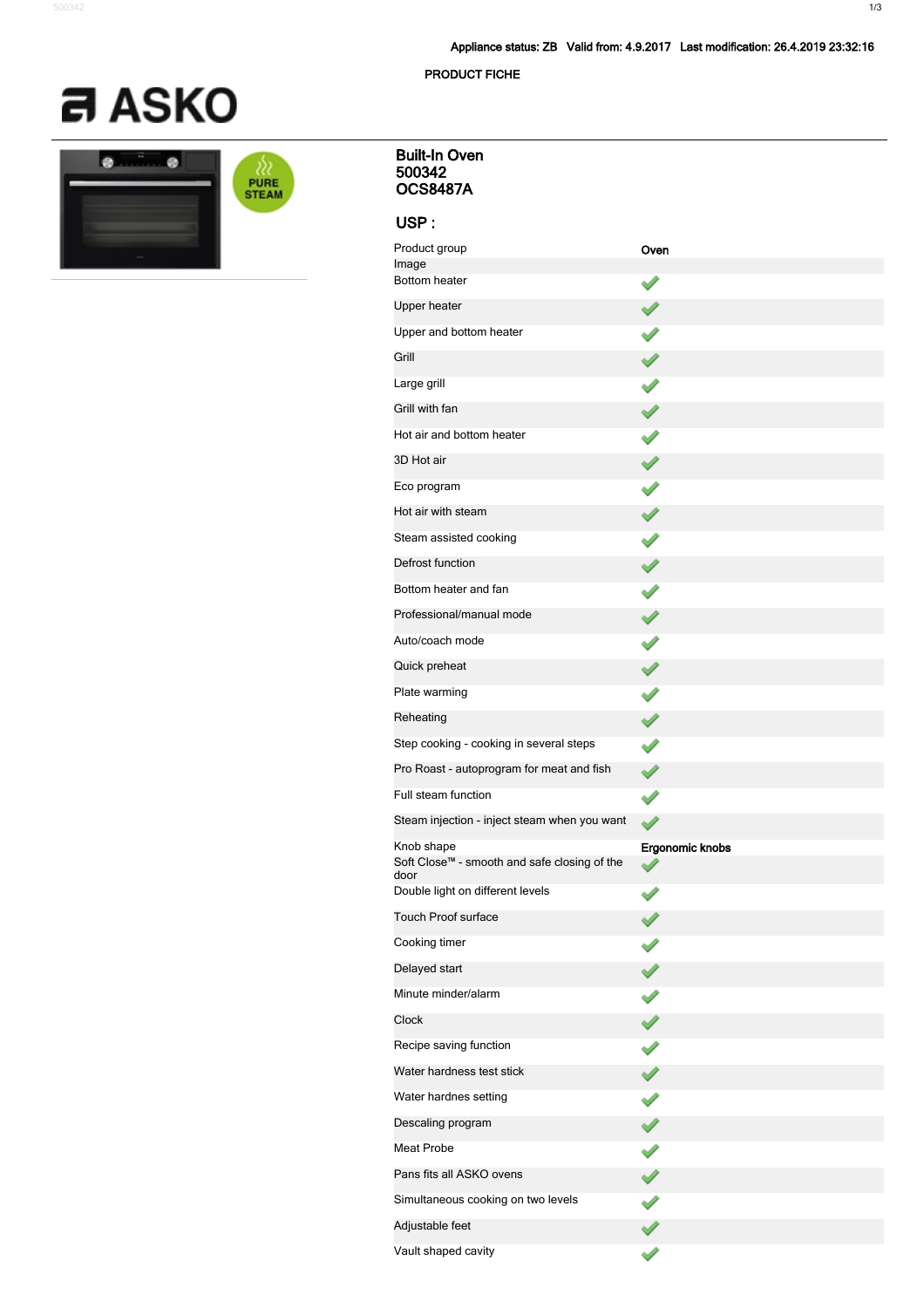| High-quality durable enamel  |  |
|------------------------------|--|
| Re-use of condensate water   |  |
| Multisteam distribution      |  |
| Hidden upper heater          |  |
| Flat internal door           |  |
| Foldable upper heater        |  |
| Easy door glass removal      |  |
| Aqua cleaning                |  |
| Active oven cooling          |  |
| Kid Safe™ - lock the buttons |  |



## **Basic information :**

| Product group                                  | <b>Built-In Oven</b>                     |
|------------------------------------------------|------------------------------------------|
| <b>Brand</b>                                   | <b>ASKO</b>                              |
| Commercial code                                | <b>OCS8487A</b>                          |
| Internal article number                        | 500342                                   |
| EAN code                                       | 3838942106637                            |
| Main colour of product                         | Jet black                                |
| Construction type                              | <b>Built-in</b>                          |
| Type of control                                | Electronic                               |
| Microwave function                             | <b>No</b>                                |
| Are any hobs controls integrated?              | Yes                                      |
| Door Material                                  | <b>Glass</b>                             |
| Energy input                                   | <b>Electricity</b>                       |
| Cooking method                                 | Combined compact steam oven              |
| Electrical connection rating                   | 2600W                                    |
| Current                                        | ı                                        |
| Voltage                                        | 220-240                                  |
| Frequency                                      | 50                                       |
| Marks of conformity                            | CE, VDEGS, RCM, SAA443EA                 |
| Length of electrical supply cord               | 150 cm                                   |
| Plug type                                      | Without plug, supply cord $3 \times 1.5$ |
| Height of the product                          | 455 mm                                   |
| Width of the product                           | 595 mm                                   |
| Depth of the product                           | 546 mm                                   |
| Height of the packed product                   | 550 mm                                   |
| Width of the packed product                    | 660 mm                                   |
| Depth of the packed product                    | 700 mm                                   |
| Min height of installation niche               | 450 mm                                   |
| Min width of installation niche                | 560 mm                                   |
| Depth of installation niche                    | 550 mm                                   |
| Net weight                                     | 36,3 Kg                                  |
| Gross weight                                   | 41,0 Kg                                  |
| Automatic programmes                           | L                                        |
| Type of control setting and signalling devices | <b>TFT MATRIX</b>                        |
| Color / Material front                         | Jet black                                |
| Grill power                                    | 2200 W                                   |

## **Features :**

| Temperature control              | Electronic             |
|----------------------------------|------------------------|
| Short description of the product | BO4CS2F3-42 - OCS8487A |
| Timer                            | Yes                    |
| Integrated Cleaning system       | Easy to clean enamel   |
| Grids                            |                        |
| Time control                     | Mehanical              |
| <b>Time-setting Options</b>      | Start and stop         |
| Trays                            | 2                      |
| Control panel information        | <b>TFT display</b>     |
| Oven interior                    |                        |
| Motorized Turn Spit              | No                     |
| Additional equipment included    | Baking tray EM - 1     |

| Electronic                                                                    |
|-------------------------------------------------------------------------------|
| BO4CS2F3-42 - OCS8487A                                                        |
| Yes                                                                           |
| Easy to clean enamel                                                          |
| 1                                                                             |
| Mehanical                                                                     |
| Start and stop                                                                |
| 2                                                                             |
| <b>TFT display</b>                                                            |
| ı                                                                             |
| No                                                                            |
| Baking tray EM - 1<br>Oven grid - 1<br>Steam pan GN 454x324x40 perforated - 1 |
|                                                                               |